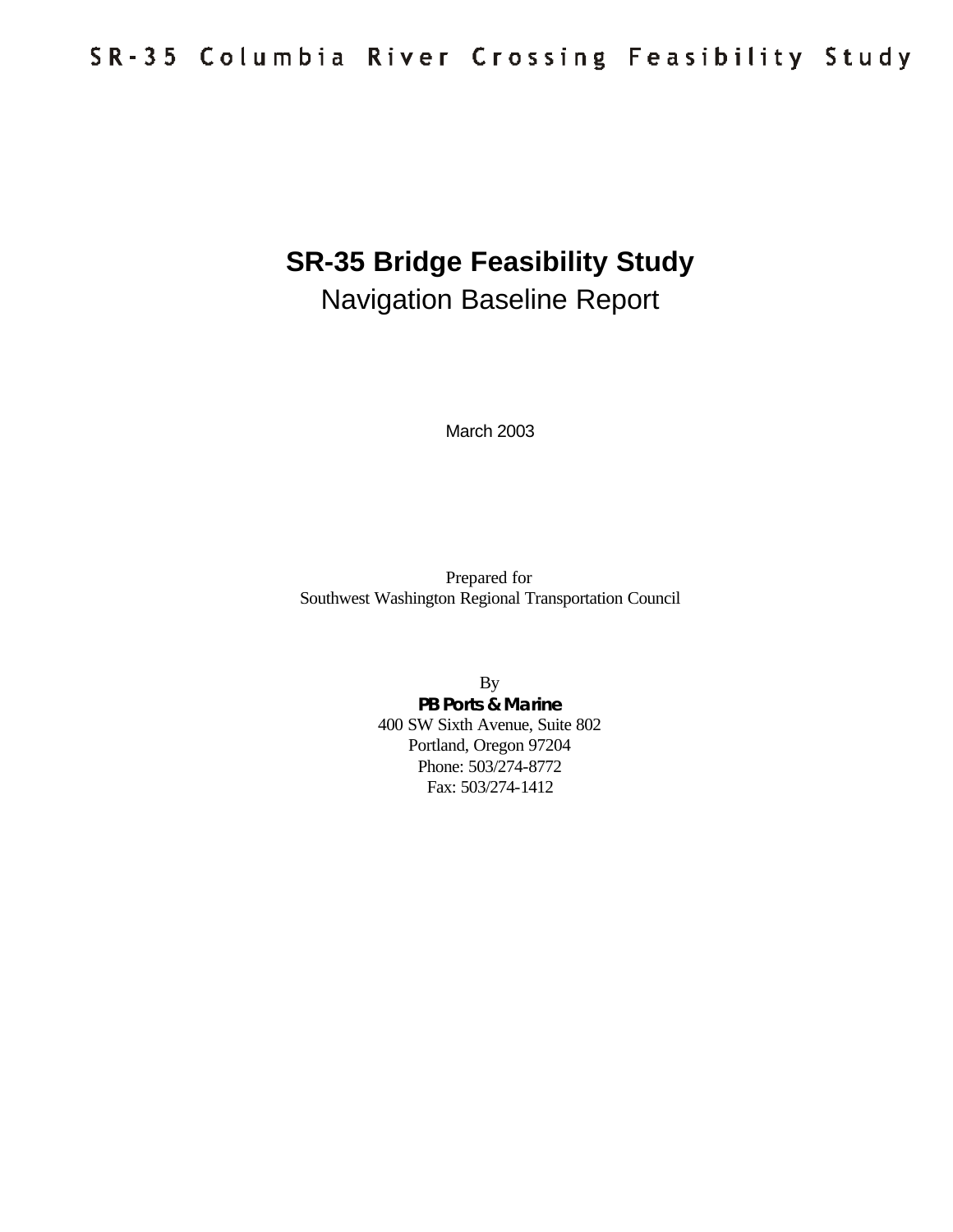#### **Table of Contents**

#### **ATTACHMENT**

Columbia River Towboat Association, February 10, 2003 letter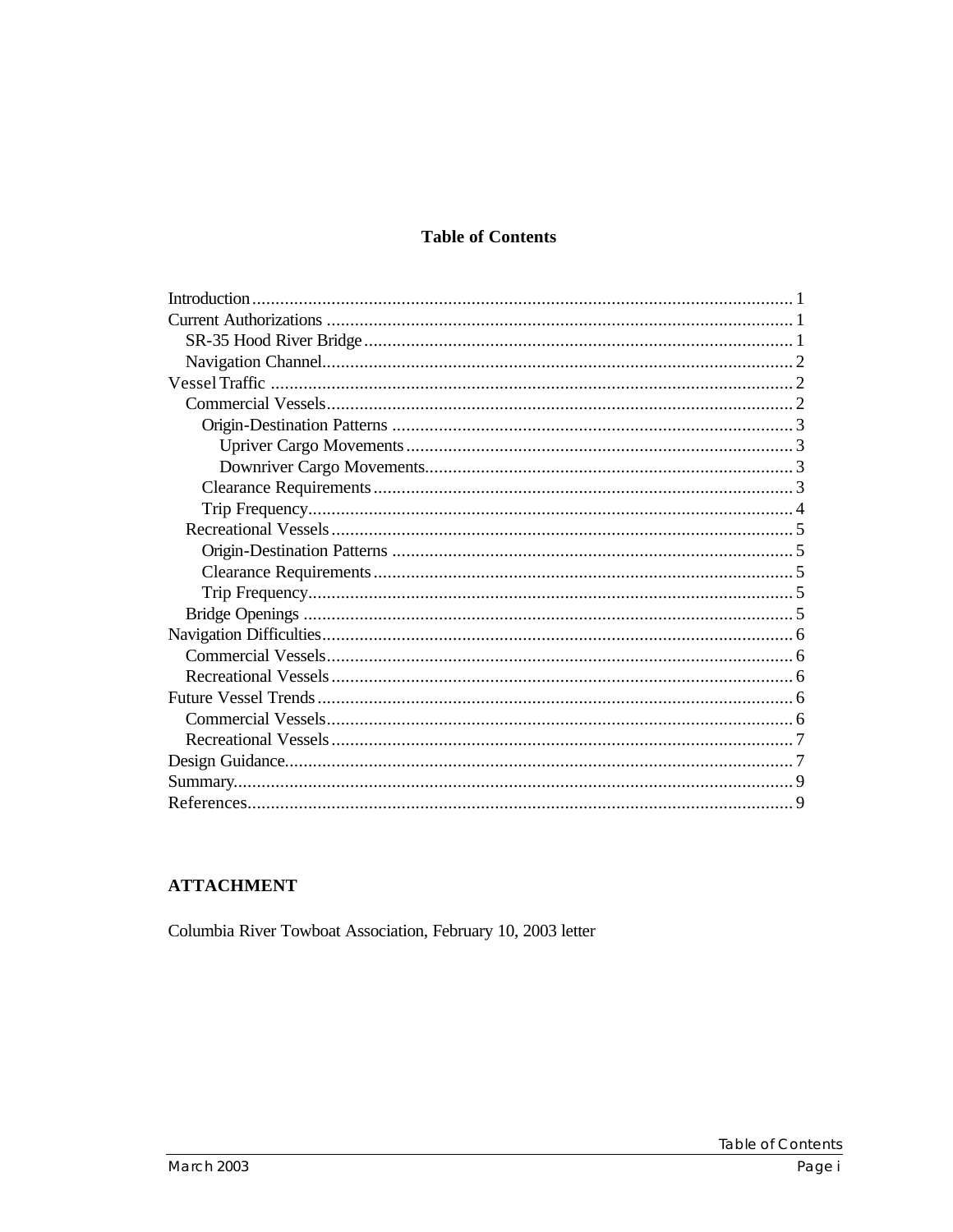# **INTRODUCTION**

In the Columbia River Gorge National Scenic Area, three bridges span the Columbia River to connect Oregon and Washington:

- The Bridge of the Gods at Cascade Locks (RM 148);
- The Hood River White Salmon (SR-35) Bridge at Hood River (RM 169.8); and
- The Dalles California Highway (I-197) Bridge at The Dalles (RM 191.4).

The small communities along the banks of the Columbia River in the Bonneville pool rely on the bridges as a vital transportation route. A local grassroots effort identified concerns regarding safety, bridge operation, and maintenance issues on the SR-35 Bridge, and the Southwest Washington Regional Transportation Council is conducting a feasibility study to address these concerns.

Any modification, upgrading, or replacement of the bridge must consider existing and potential vessel traffic to ensure navigation is not impeded or safety compromised. The navigation baseline report addresses navigation issues by:

- Describing the existing SR-35 Bridge and navigation channel condition;
- Identifying vessel characteristics, traffic, and any problems transiting through the existing bridge; and
- Estimating the potential future vessel requirements.

# **CURRENT AUTHORIZATIONS**

#### **SR-35 Hood River Bridge**

Built in 1924, the SR-35 Bridge connects the communities of Hood River in Oregon with Bingen and White Salmon in Washington. Currently operated as a toll bridge by the Port of Hood River, the steel bridge is 4,418 feet long with 20 piers used to span the Columbia River.

In 1937, following construction of Bonneville Dam, a vertical lift span was added to the bridge to accommodate the increased vessel traffic allowed by the creation of the Bonneville pool. The bridge's lift span is located between Piers 8 and 9, near the center of the bridge. The horizontal clearance at the lift span is 246 feet, which is narrower than the navigation channel. The bridge has vertical clearances of 148 feet in the fully open position and 67 feet when closed, relative to the normal Bonneville pool elevation of 73.0 feet Mean Sea Level (MSL). The full Bonneville pool elevation is 77.0 feet MSL.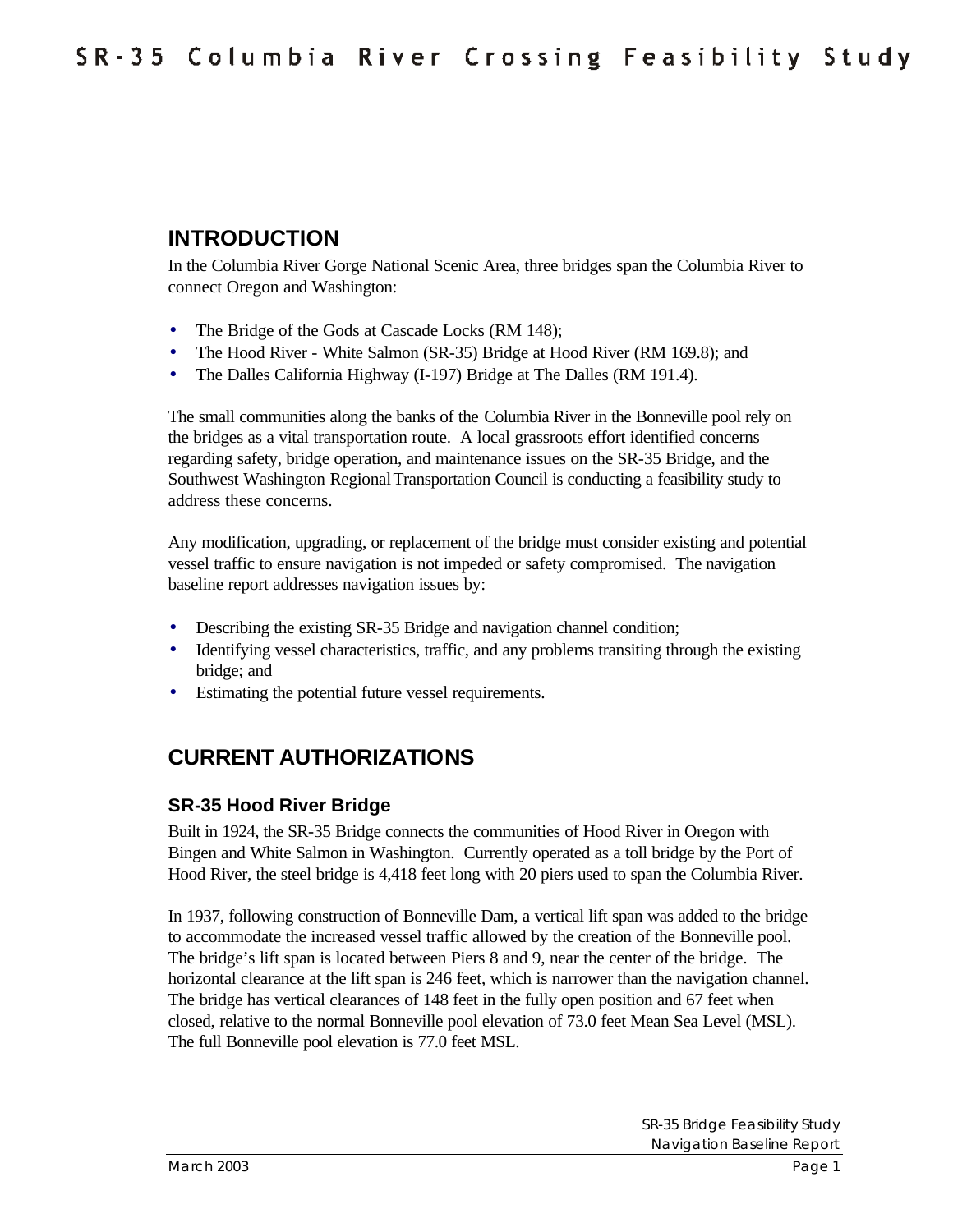#### **Navigation Channel**

The Congressionally authorized navigation channel on the Columbia River above Vancouver is designed to accommodate shallow draft vessels and facilitate barge shipments on the Columbia-Snake River system. The 84.5-mile segment of the channel between Vancouver, Washington, and The Dalles Dam (RM 191.4) was first authorized in 1937, spurred by navigation opportunities provided by the Bonneville pool. Channel dimensions are authorized to provide a 300-foot-wide by 27-foot-deep channel. The U.S. Army Corps of Engineers currently maintains the channel to a depth of 17 feet.

### **VESSEL TRAFFIC**

#### **Commercial Vessels**

Commercial traffic through the Vancouver-The Dalles reach includes tugs and barges for commodity movements in addition to cruise ships. Cargo shipments are generally downbound movements of agricultural products to Lower Columbia River deep draft ports for export and upbound movements of petroleum, fertilizers, and chemicals for consumption in the hinterland. Three to four tons of cargo move downstream for each cargo ton moved upstream.

Several barge lines, including Foss Maritime, Shaver Transportation, Bernert Barge Lines, Hickey Marine, and Tidewater Barge Lines operate tugs and barges on the Columbia -Snake system and pass through the SR-35 Bridge. Barge lines typically use one tug to move multiple barges with the combination of vessels termed a barge configuration or tow. Columbia -Snake River barge configurations are somewhat restrained by the size of the dam locks on the system, although a new lock at Bonneville Dam removed the largest system constraint in 1993. System locks are 86 feet wide and range between 650 feet and 675 feet in length. U.S. statistics for 1999 show that the average tow size through all the locks on the Columbia River is three barges. $<sup>1</sup>$ </sup>

Cruise and tourist vessel traffic through Hood River includes sternwheelers and cruise ships and is more seasonal than barge traffic. During the fall and spring, small cruise ships from Alaska work the Columbia-Snake system with daily bridge crossings varying between one and three. In addition, two large sternwheelers, the *Queen of the West* and the *Columbia Queen,* travel the reach on a year-round basis, typically combining for four bridge crossings weekly.

SR-35 Bridge Feasibility Study Navigation Baseline Report <sup>1</sup> U.S. Army Corps of Engineers, Water Resources Support Center, Alexandria, VA, 5/31/00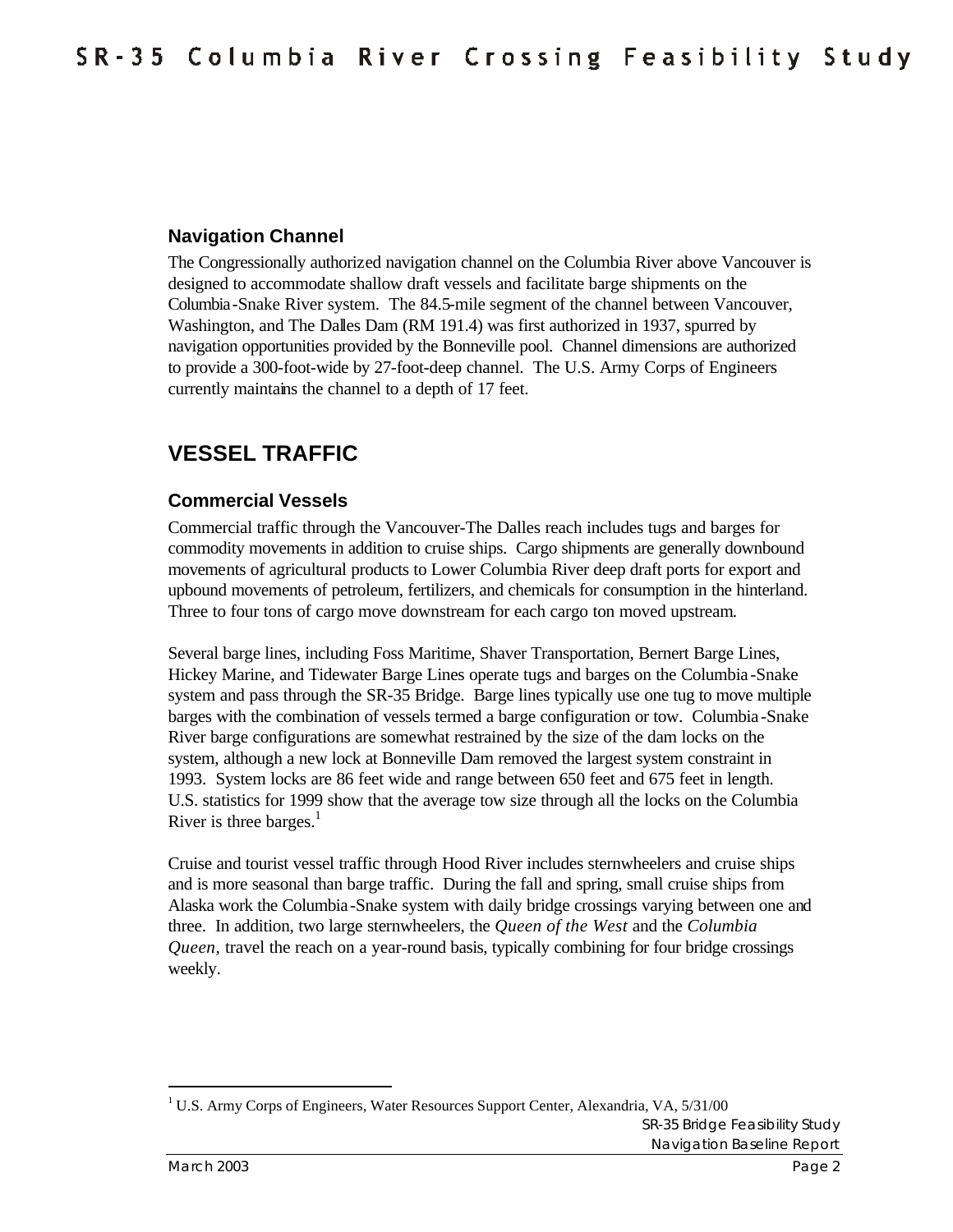#### Origin-Destination Patterns

#### *Upriver Cargo Movements*

Generally loaded in the Portland-Vancouver area, upbound cargoes are primarily petroleum products with other cargoes including chemicals, empty containers, manufactured equipment and goods, waste and scrap material, and radioactive materials. Petroleum products move upriver to Umatilla, Pasco, and Lewiston. In addition, the U.S. Navy typically moves four to eight barges of radioactive material annually from Bremerton to Hanford.

Upbound cargo tonnage moving through the Vancouver-The Dalles reach is summarized below.

|             | Upbound Cargo Tonnage (million tons): 1980 - 2000 <sup>2</sup> |      |      |      |      |
|-------------|----------------------------------------------------------------|------|------|------|------|
|             | '980-                                                          | 1985 | 1990 | 1995 | 2000 |
| Total Tons: |                                                                |      |      |      |      |

#### *Downriver Cargo Movements*

Barge cargo moving downriver to Lower Columbia River ports is predominantly grain. Additional commodities include wood chips, chemicals, pulp and paper products, aggregate, and manufactured equipment and goods. Grain is loaded from elevators located between The Dalles and Lewiston. Wood chips move out of shallow draft facilities at Boardman and Lewiston. Empty petroleum barges move downstream after unloading at Umatilla, Pasco, and Lewiston while full containers return to the Portland Harbor from Boardman, Umatilla, Pasco, and Lewiston. Gravel and aggregate barges are loaded at The Dalles, Umatilla, and Wishram.

Downbound tonnage moving through the Vancouver-The Dalles reach is summarized below.

|             | Downbound Cargo Tonnage (million tons): 1980 - 2000 <sup>3</sup> |     |     |      |       |
|-------------|------------------------------------------------------------------|-----|-----|------|-------|
|             | 1980                                                             | 985 | 990 | 1995 | 2000- |
| Total Tons: |                                                                  |     |     |      | 7.4   |

#### Clearance Requirements

Columbia-Snake system barge widths typically measure 42 feet with doublewides at 84 feet. Individual barge lengths vary between 150 feet and 300 feet. However, lock sizes limit tow configurations to a total length of 650 feet if the dam is to be transited without breaking the

<sup>&</sup>lt;sup>2</sup> U.S. Army Corps of Engineers, Waterborne Commerce Statistics, Part 4

<sup>&</sup>lt;sup>3</sup> U.S. Army Corps of Engineers, Waterborne Commerce Statistics, Part 4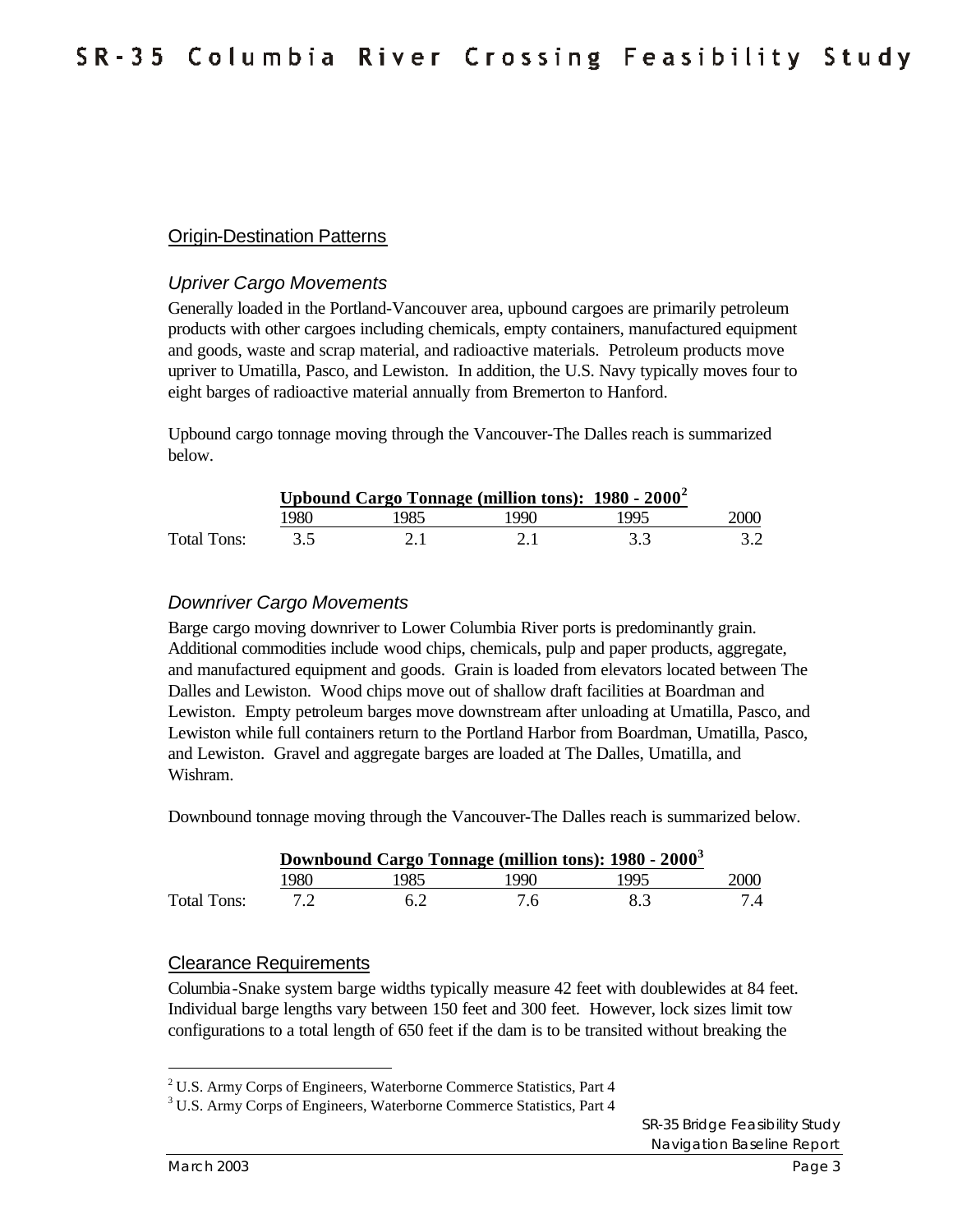tow. Fully loaded barges on the Columbia River system generally draw 13.5 feet, compared to nine-foot drafts on the Mississippi and Ohio River systems.

A tow's vertical clearance is usually dictated by the tug size rather than barge size. Today's "tower" tugs extend +55 feet above the waterline although tug heights can usually be reduced to below 50 feet by lowering the masts. The railroad bridge that crosses the Snake River just downstream of the Tucannon River (Snake River Mile 61.5) has a limiting vertical clearance of 52 feet with no lift capacity. In comparison, the SR-35 Bridge has 67 feet of vertical clearance when closed, which has not been a problem for existing barge traffic.

During high water events, the larger cruise ships, such as the *Queen of the West* and the *Columbia Queen*, may require the bridge to open. With the stacks and masts up, the air draft of the *Queen of the West* is 61 feet with the *Columbia Queen* reaching 70 feet. To avoid opening the bridge, both vessels can lay back their stacks and masts when the water is high in order to clear the SR-35 Bridge when only 55 feet of vertical clearance is available. However, one drawback to the cruise ships laying back stacks and masts is that the mastmounted radar becomes inoperable. During fog or inclement weather, the loss of radar creates a hazard for a vessel.

#### Trip Frequency

Statistics on commercial traffic on U.S. waterways are compiled annually by the U.S. Army Corps of Engineers in conjunction with the Department of Commerce. Historic data are available for the Vancouver-The Dalles reach and are summarized below.

|             | <b>Vessel Trips through Vancouver-The Dalles Reach<sup>4</sup></b> |       |       |       |       |
|-------------|--------------------------------------------------------------------|-------|-------|-------|-------|
|             | 1980                                                               | 1985  | 1990  | 1995  | 2000  |
| Upbound:    | 7.498                                                              | 5,754 | 5,234 | 2,555 | 1,980 |
| Downbound:  | 7.307                                                              | 5,754 | 5,174 | 2,556 | 1,907 |
| Avg. Daily: |                                                                    | 32    | 28    | 14    | 10    |

The above numbers reflect motorized commercial vessels only and do not include barges. However, Commerce Statistics and previously referenced sources confirm that tows through the reach average three barges to one tugboat.

Statistics indicate that there has been a decrease in the number of vessel trips through the reach in the 1990s. Cargo tonnage has increased, however, during the same period. Vessel trip decline may be due to changes in reporting methods or the new lock opening at Bonneville.

<sup>&</sup>lt;sup>4</sup> U.S. Army Corps of Engineers, Waterborne Commerce Statistics, Part 4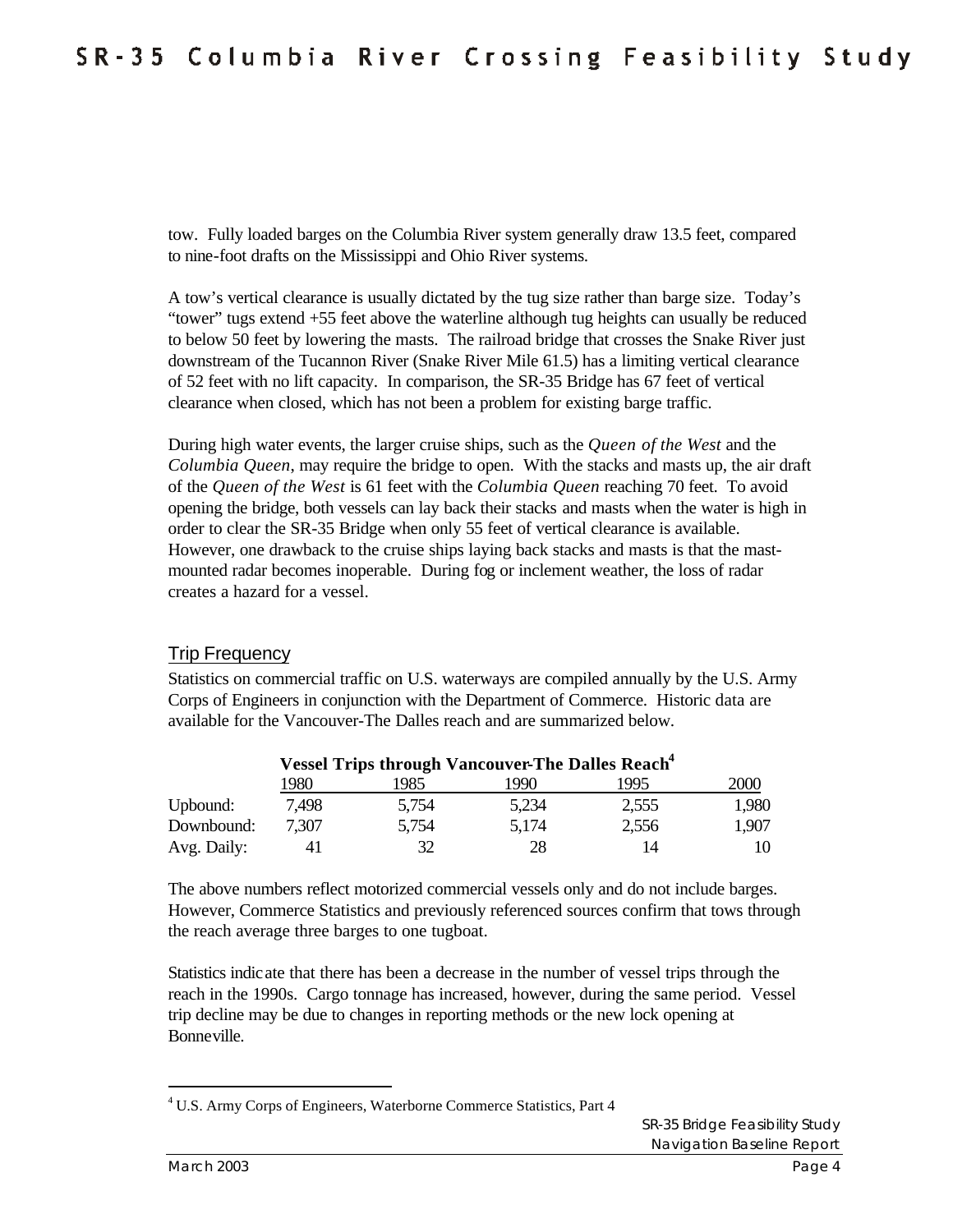#### **Recreational Vessels**

Recreational traffic in the vicinity of the SR-35 Bridge includes a wide variety of interests such as windsurfers, kiteboarders, fishing, sailing, and recreational cruising.

#### Origin-Destination Patterns

Fishing vessels, windsurfers, and kiteboarders typically launch on the Oregon side at the Port of Hood River Marine Sailpark at River Mile 169, just downstream of the SR-35 Bridge. Windsurfers tend to stay in the vicinity of the marina and do not roam up or downriver while kiteboarders have a similar to slightly wider range. Fishing vessels have the widest range of the three, moving both upstream and downstream of the marina.

Recreational launch facilities on the Washington side are located at Bingen (mile 172) and Drano Lake (mile 162), both of which are several miles from the bridge.

#### Clearance Requirements

Most sailboats have masts extending 40 to 45 feet above the water's surface. However, larger sailboats and racing boats may have masts between 65 feet and 100 feet. These vessels currently require lifting of the bridge to traverse under SR-35.

#### Trip Frequency

In December 1999, the Oregon State Marine Board released its triennial report summarizing boating statistics for the state. The closest specified launch site to the SR-35 Bridge is the Port of Cascade Locks, which recorded an average of 259 vessel trips from October 1997 to September 1998. An additional 246 vessel trips were reported in Hood River County for the Columbia River with a launch site not specified. Activities reported to the Marine Board indicated that the vessels launched from the Port of Cascade Locks were predominantly sailing while the generic Hood River County launches were strongly oriented towards fishing.

#### **Bridge Openings**

Based on discussions with Port of Hood River personnel, the bridge only opens once or twice a month. The general barge traffic and cruise lines do not typically require the bridge to open. Examples of conditions that require opening of the lift span include high water in the Bonneville pool, barges carrying cranes or heavy equipment, and high-masted sailboats. Since the bridge crosses a navigation channel, the U.S. Coast Guard requires the bridge to be raised monthly as a maintenance check.

Most of the bridge lifts are not concentrated in a specific season but rather relate to the level of the Bonneville pool. One exception involves barges transporting cranes and heavy

> SR-35 Bridge Feasibility Study Navigation Baseline Report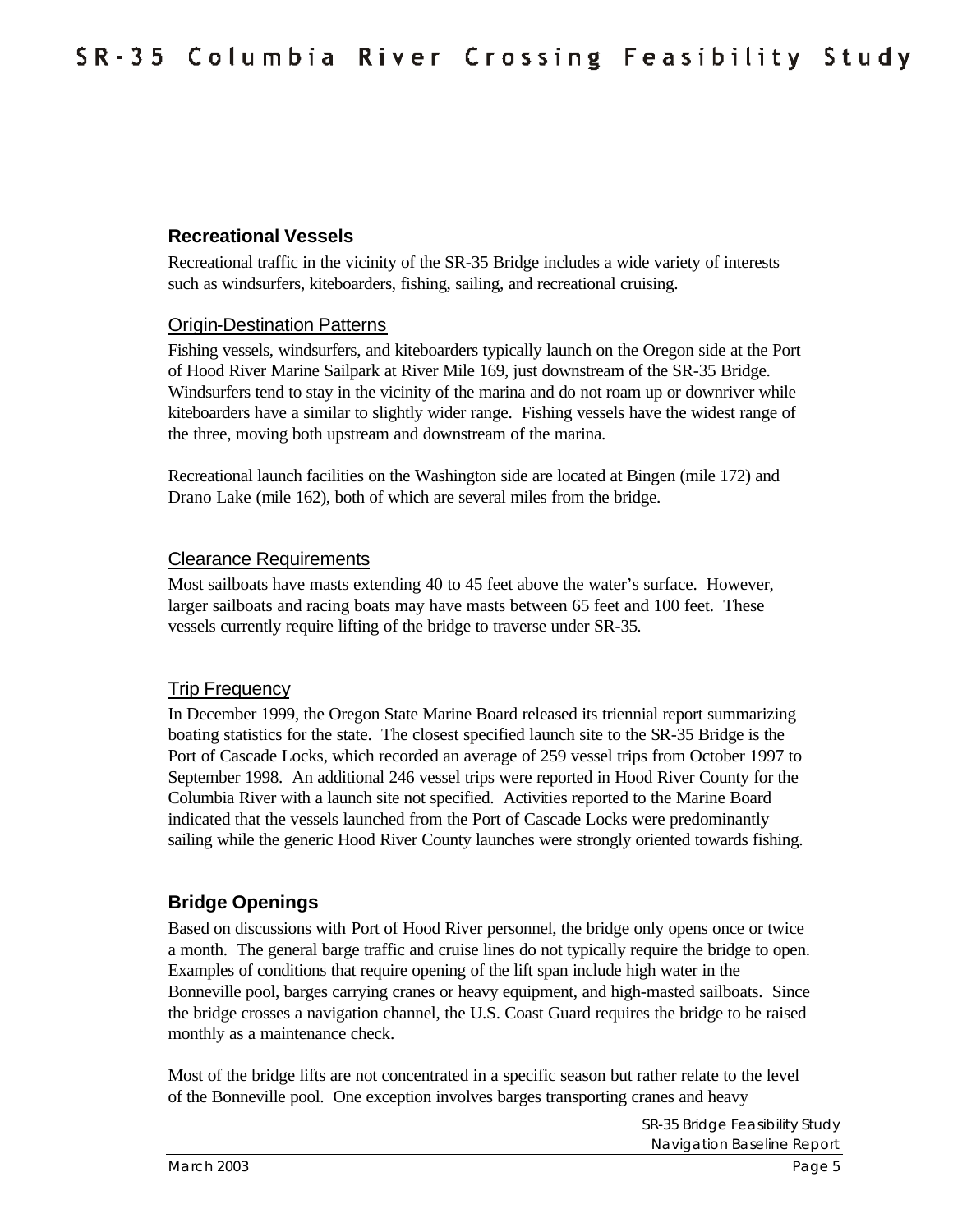equipment for inwater construction projects. The equipment movement generally occurs between November and February, relative to the inwater fishery work window. During high water periods, the Port of Hood River raises the bridge for vessels that typically do not require the service. High water events on the Bonneville pool can reach 86.7 MSL which reduces the bridge's vertical clearance to 54 feet (closed) and 135 feet (fully open).<sup>5</sup>

# **NAVIGATION DIFFICULTIES**

#### **Commercial Vessels**

Barge configurations currently experience problems with the existing SR-35 Bridge and navigation channel. The navigation channel and bridge opening are not lined up with the westerly winds, forcing barges to tack through the bridge. The westerly winds in the area of the bridge blow at an angle from the Oregon bank to the center of the bridge's lift span. To compensate for the westerlies blowing empty barges sideways, the barges set a course at an angle to the Oregon bank and tack to the navigation channel at the bridge. Compounding the problem is the bridge opening, at 246 feet wide, being narrower than the navigation channel (300 feet). Over the past seven years, the Port of Hood River recalled two or three barges that have scraped through the bridge opening but not caused any significant damage.

Commercial vessels did not report any problems regarding time delays or traffic congestion since the reaches upstream and downstream of the bridge are straight and allow vessels to safely pass.

#### **Recreational Vessels**

Recreational vessel traffic did not report any navigation difficulties with the bridge. The possibility of conflicts between the recreational and commercial vessel traffic was mentioned as barges currently dodge windsurfers and small recreational vessels that are in the navigation channel.

# **FUTURE VESSEL TRENDS**

#### **Commercial Vessels**

Expansion of the Bonneville Lock in 1993 occurred after an extensive study and authorization process. The new lock accommodates the standard Columbia River double tow width of 84 feet. It is unlikely that tug and/or barge sizes will increase in the near to medium term as any increase in width would require a substantial capital investment to retrofit system locks.

SR-35 Bridge Feasibility Study Navigation Baseline Report <sup>5</sup> Datum for the channel is the Bonneville Pool Elevation, 70.0 feet above Mean Sea Level (MSL).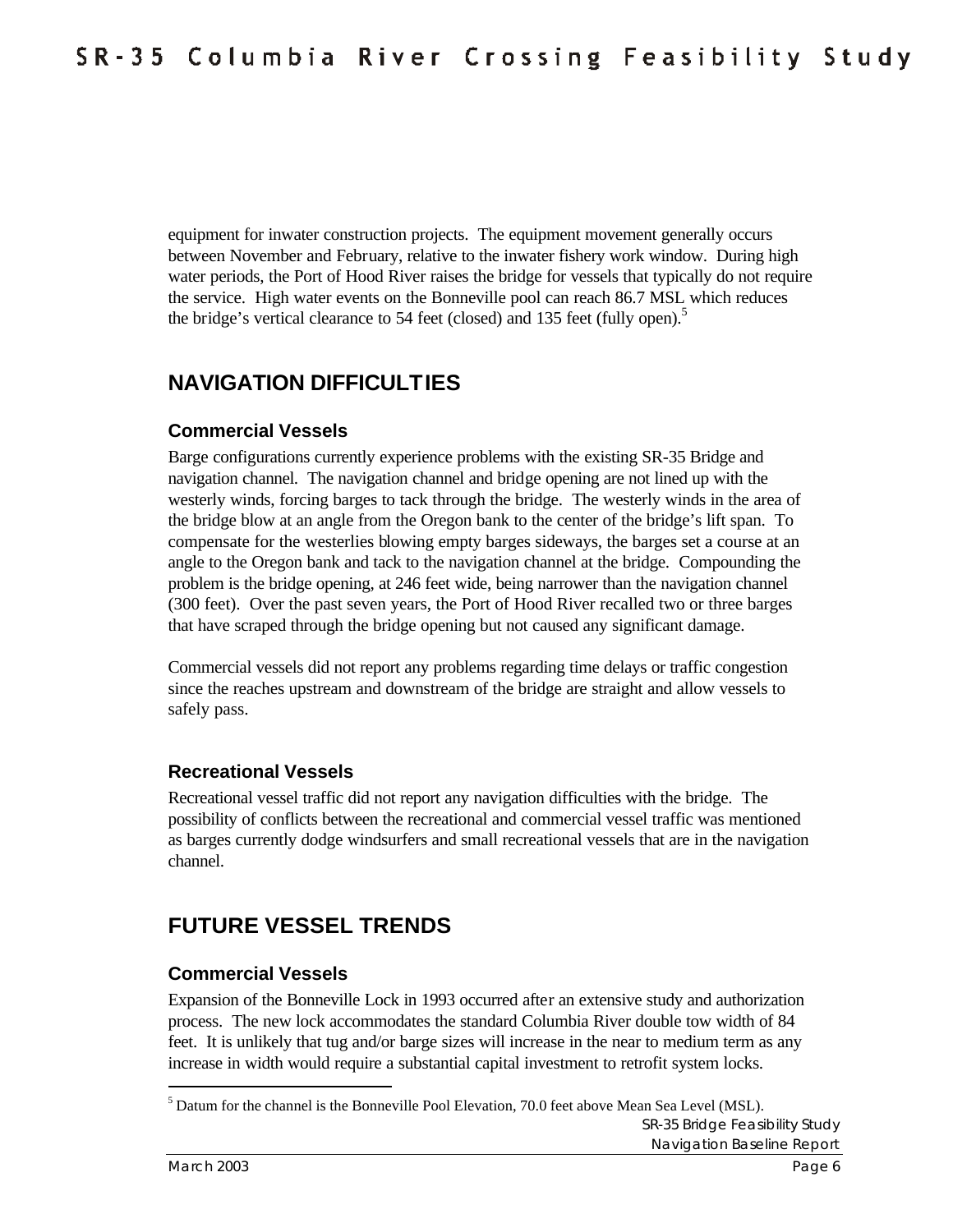There does not appear to be a market trend toward larger vessels or increased capacity. Additionally, the Endangered Species listings in Pacific Northwest waterways have made any commercial activity suspect. Commercial operators would like to increase the number of barge trips in the future but realistically foresee the volume of vessel trips as stable.

The expectation among operators and tourism elements is that the number of cruise ships through the reach will be increasing over the next few years. A contributing factor to the expansion of cruise ships is the upcoming two-year bicentennial celebration of the Lewis & Clark Expedition. Demand is anticipated to increase as people have shown interest in retracing the expedition's route.

#### **Recreational Vessels**

No changes to recreational vessel size are anticipated that would affect bridge navigability. There could be a decrease in recreational vessel trips if fishing restrictions are increased. The larger recreational issue is the conflict between commercial traffic and sailboarders, windsurfers and kiteboarders. The prevalence of recreational activities on the river almost year-around increases the potential for navigational conflicts associated with the SR-35 Bridge.

### **DESIGN GUIDANCE**

#### **Horizontal Clearance**

The U.S. Army Corps of Engineers provides design guidance for shallow draft navigation channels.<sup>6</sup> Guidance varies depending on whether the channel is in a straight reach, one with bends, through a bridge or abutment, and whether traffic is two way or one-way. The existing Hood River Bridge is located in a straight stretch of the river. The Corps recommends the following minimum widths for various tow configurations in straight reaches.

|                 | Channel Width, Feet |                 |  |
|-----------------|---------------------|-----------------|--|
| Tow Width, Feet | Two-Way Traffic     | One-Way Traffic |  |
| 105             | 300                 | 185             |  |
| 70              | 230                 | 150             |  |
| 50              | 190                 | 130             |  |

Corps guidance further states that the minimum channel width should provide for the width occupied by the tow, clearance between the tow and channel limits, and clearance between tows for two-way traffic. It suggests that "reasonable limits" for two-way traffic in straight

SR-35 Bridge Feasibility Study Navigation Baseline Report

<sup>6</sup> U.S. Army Corps of Engineers, *Layout and Design of Shallow Draft Waterways,* 1982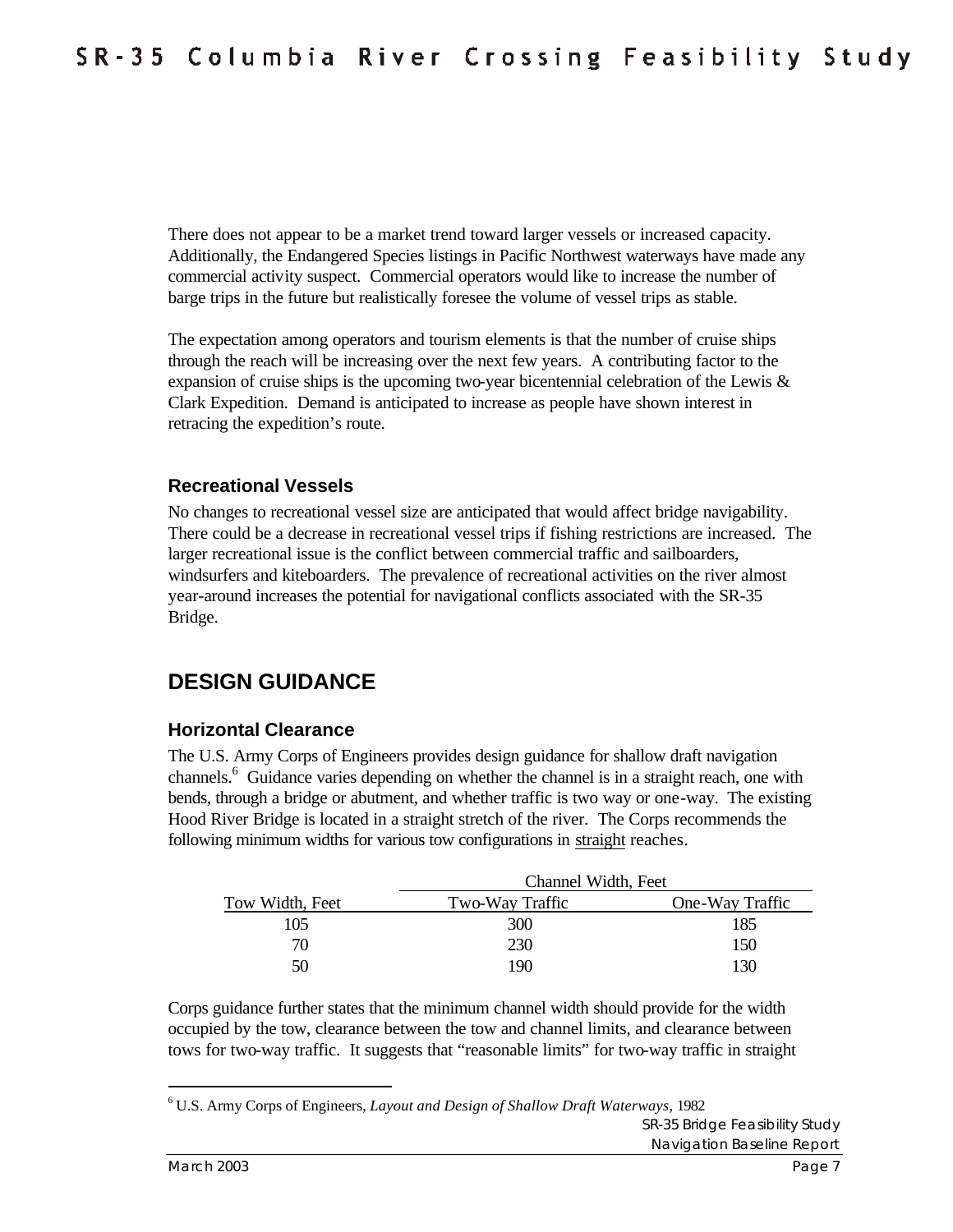river stretches is 20 feet between tow and channel limits, and at least 50 feet between tows when passing. Applying the Corps' "reasonable limits" formula results in a 258 feet horizontal clearance as shown below:

20' clearance  $+ 84'$  tow  $+ 50'$  between tows  $+ 84'$  tow  $+ 20'$  clearance  $= 258'$ 

However, Corps guidance also indicates that navigation channels through bridges should be somewhat larger than the designed width of the channel, depending on variables such as bridge approach, winds, and currents. Applying Corps guidance for under bridge clearances would result in a minimum horizontal clearance of 300 feet, matching the navigation channel width. The Corps guidance also provides an allowance for larger navigation channels through bridges if the winds and currents impair vessels' navigability.

The Columbia River Towboat Association, U.S. Coast Guard, and other river users were contacted to determine if the proposed 300-foot horizontal clearance fulfilled navigation requirements. Feedback from river pilots indicated that the horizontal clearance needed to be wider than 300 feet since the strong winds around the SR-35 Bridge affect tows, particularly with empty barges. The Columbia River Towboat Association (CRTA) described the local winds around the SR-35 Bridge as treacherous and noted that the winds "often force a tow to transit the opening at an angle that leaves very little space between the tow and bridge piers" (February 10, 2003 letter, attached). The CRTA noted that tows experience "difficult and sometimes hazardous" situations navigating the existing SR-35 Bridge in windy conditions. The CRTA members indicated that a 300-foot-wide opening for the new SR-35 Bridge would not provide for safe navigation whereas a 450-foot-wide opening would be reasonable.

Comparing the existing bridge opening of 246 feet with the typical barge tow lengths of 600 to 650 feet indicates that the winds would not need to turn the barge tows very far off the navigation channel alignment before the potential for a collision arises. While the Corps guidance provides for an increase in navigational channel width due to winds, a wind allowance factor is not established as each situation requires an assessment of the local conditions. For the SR-35 Bridge, the input from the CRTA and other river users provides the most knowledgeable information on the local winds. Consequently, the recommended horizontal clearance for the SR-35 is expanded to be at least 450 feet to account for the local conditions. In addition, barges would have an easier time traversing the bridge if the navigation channel was shifted to align better with the winds.

#### **Vertical Clearance**

Vertical clearances at the SR-35 Bridge have not impaired navigation in any meaningful way. Bridge openings occur approximately twice a month, either during high-water periods or for maintenance checks mandated by the U.S. Coast Guard. Through discussions with the U.S.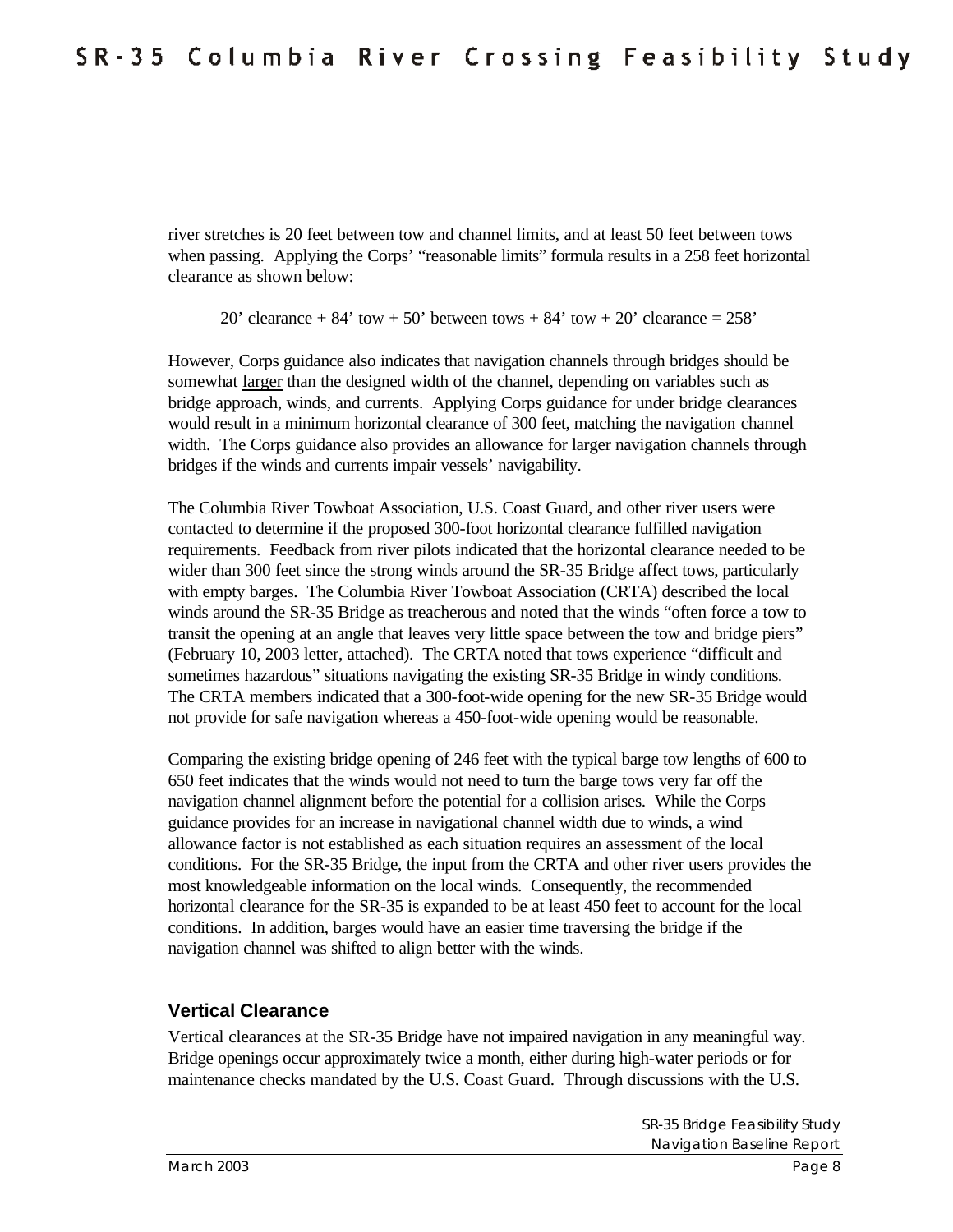Coast Guard, a new fixed bridge across the Columbia River would need to provide a vertical clearance on the order of 80 feet.

The Columbia River Towboat Association, U.S. Coast Guard, and other river users were contacted to determine if the proposed 80-foot vertical clearance fulfilled navigation requirements. The CRTA and other river users contacted accepted the proposed vertical clearance of 80 feet with emphasis placed on contacting users involved with cruise ships and moving large cranes. The large construction cranes moved via barges require 80 feet of vertical clearance with the spuds raised. Alternatively, the gantry's location at 70 feet above the water provides the minimum clearance needed as the spuds can be dropped to transit a bridge. Large cruise ships on the Columbia River currently require around 60 feet of vertical clearance and do not foresee needing more than 80 feet of clearance in the future. In addition, the trend for newer cruise ships is to have masts and stacks that can be dropped, reducing their minimum clearance requirements relative to some older vessels.

### **SUMMARY**

Historic commercial traffic through the SR-35 Bridge has not encountered safety hazards resulting in loss of life or severe damage. However, modification or replacement of the bridge presents opportunities to improve conditions affecting navigation and thereby prepare for future growth in commercial and recreational traffic on the system. Three design elements are primary:

- The navigation channel under the bridge should have horizontal clearance equal to or greater than 450 feet.
- The recommended vertical clearance under the bridge is 80 feet above the full pool elevation of 77 feet MSL. At a minimum, the vertical clearance could be measured relative to normal pool elevation of 73 feet MSL.
- Channel alignment should allow tugs and barges to be aligned with the westerly winds that now hit on the diagonal and cause control problems, especially for tows with empty barges.

Design proposals should be reviewed by commercial river users to ensure that their navigability issues are addressed. These discussions should be preliminary to the U.S. Coast Guard permitting process.

### **REFERENCES**

Columbia River Towboat Association letter, February 10, 2003.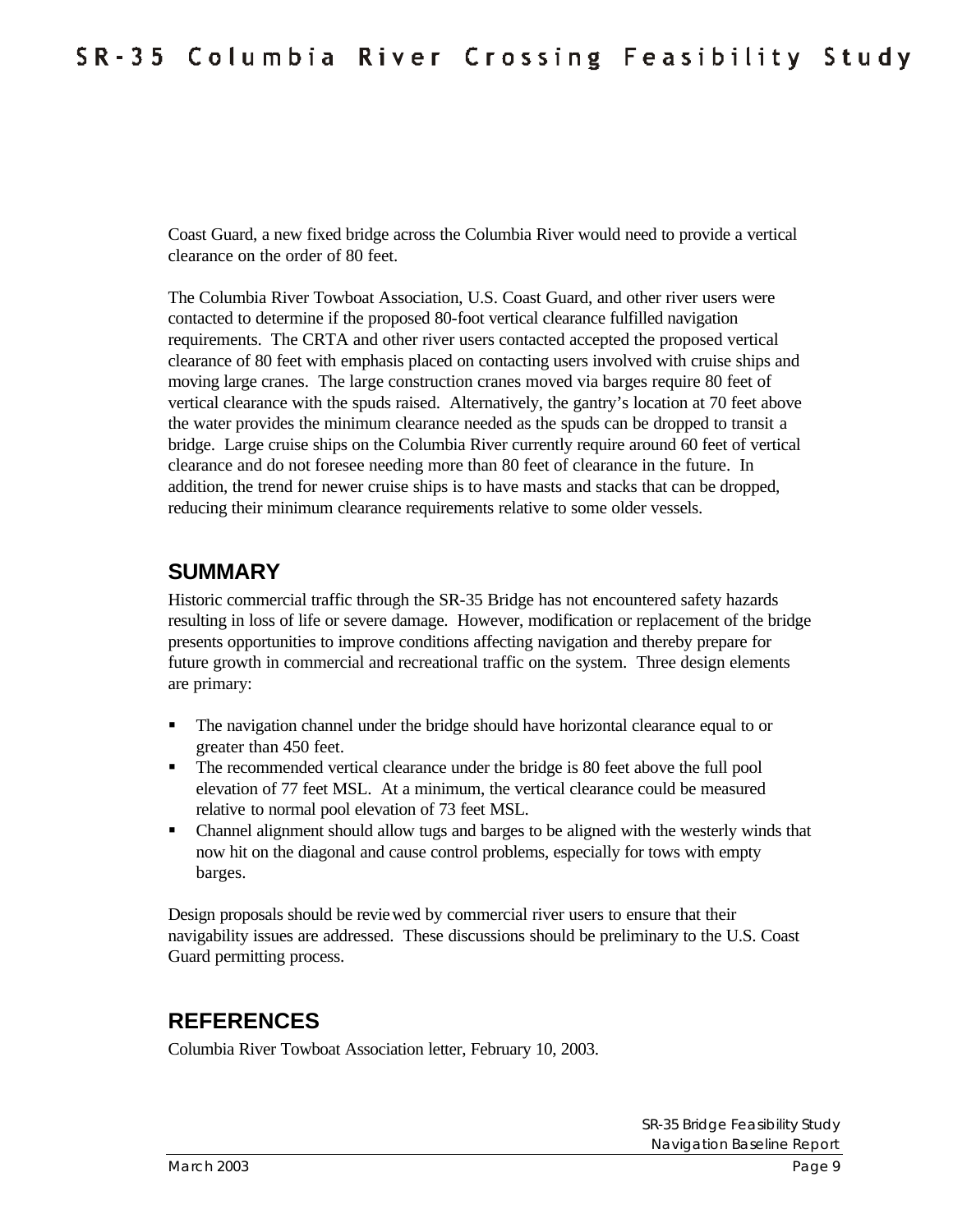Meeting notes, Nick Mpras, Austin Pratt and Alesia Steinberger with the U.S. Coast Guard and Jerry Grossnickle, Bernert Barge Lines, December 11, 2002.

Oregon State Marine Board, *Boating in Oregon, Results of the 1999 Triennial Survey*, December 1999.

Portland District, U.S. Army Corps of Engineers, *John Day Drawdown Study Navigation Analysis*, October 13, 1999.

Portland District, U.S. Army Corps of Engineers, *Project and Index Maps, Rivers and Harbors*, 30 September 1990 version.

Southwest Washington Regional Transportation Council, *SR-35 Columbia River Crossing Feasibility Study*, 1999.

Telephone discussion, Austin Pratt, U.S. Coast Guard, September 21, 2000 and January 27, 2003.

Telephone discussion, Bob Wengel, American West Steamboat Company, September 21, 2000.

Telephone discussion, Dick Harrison, Chief Operator, The Dalles Dam, January 27, 2003.

Telephone discussion, Dixon Shaver, Shaver Transportation, September 20, 2000.

Telephone discussion, Gary Collins, January 16, 2003.

Telephone discussion, Glen Comstock, Foss Maritime, September 20-21, 2000.

Telephone discussion, Greg, Tidewater Barge Lines, January 27, 2003.

Telephone discussion, Jerry Grossnickle, Bernert Barge Lines, September 20, 2000 and January 20, 2003.

Telephone discussion, Joel, American West Steamboat Company, January 16, 2003.

Telephone discussion, Linda, Port of Hood River, September 20, 2000.

Telephone discussion, Lori, Port of Hood River, January 16, 2003.

Telephone discussion, Paul Godsil, Ross Island Sand & Gravel, January 16, 2003.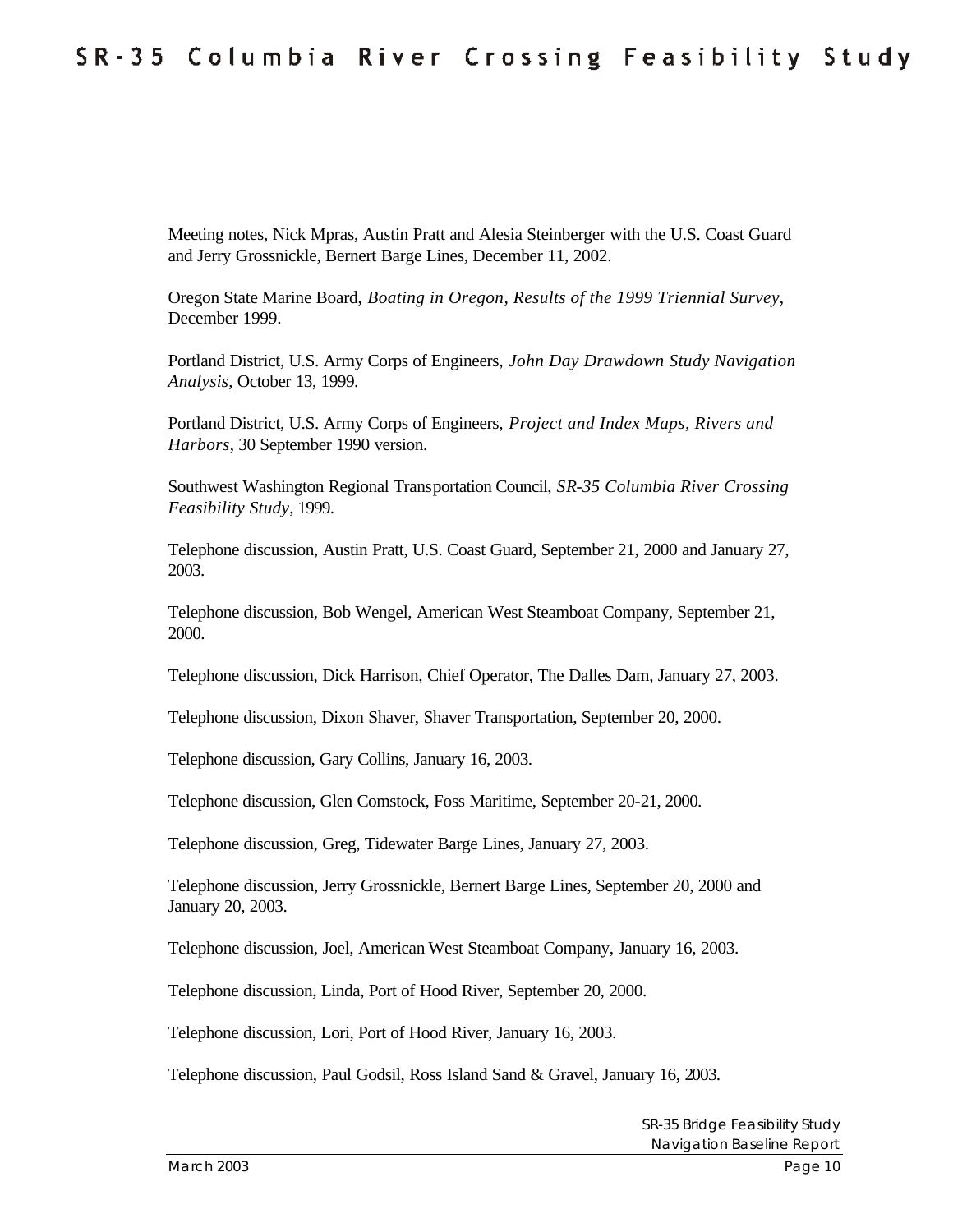Telephone discussion, Tom Hale, Lampson International, January 27, 2003.

Telephone discussion, Umatilla Marine Park, January 16, 2003.

U.S. Army Corps of Engineers, *Waterborne Commerce of the United States, Part 4 Pacific Coast, Alaska and Hawaii*, 1980, 1985, 1990, 1995, 1996, 1997, 1998, 1999, 2000.

U.S. Army Corps of Engineers, *Lock Characteristics General Report*, Water Resources Support Center, May 31, 2000.

U.S. Army Corps of Engineers, *Lock Characteristics Operational Statistics – 1999,* Water Resources Support Center, May 31, 2000.

U.S. Army Corps of Engineers, *Layout and Design of Shallow-Draft Waterways with Changes 1-3 (31 Jul 97) and Errata Sheet (27 August 97),* 20 Oct 82; CECW-EH-D.

### **ATTACHMENT**

Columbia River Towboat Association, February 10, 2003 letter